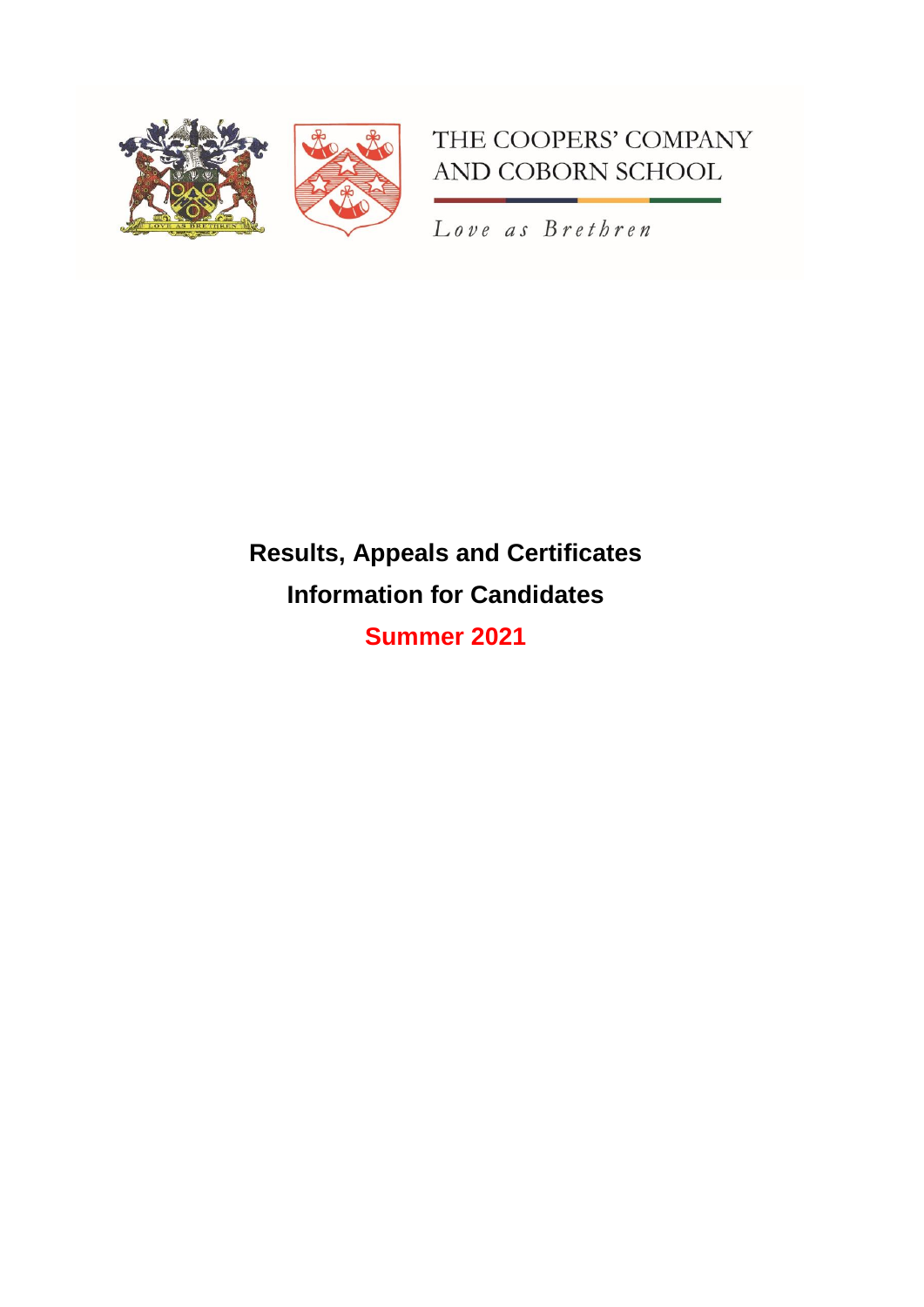

# **Contents**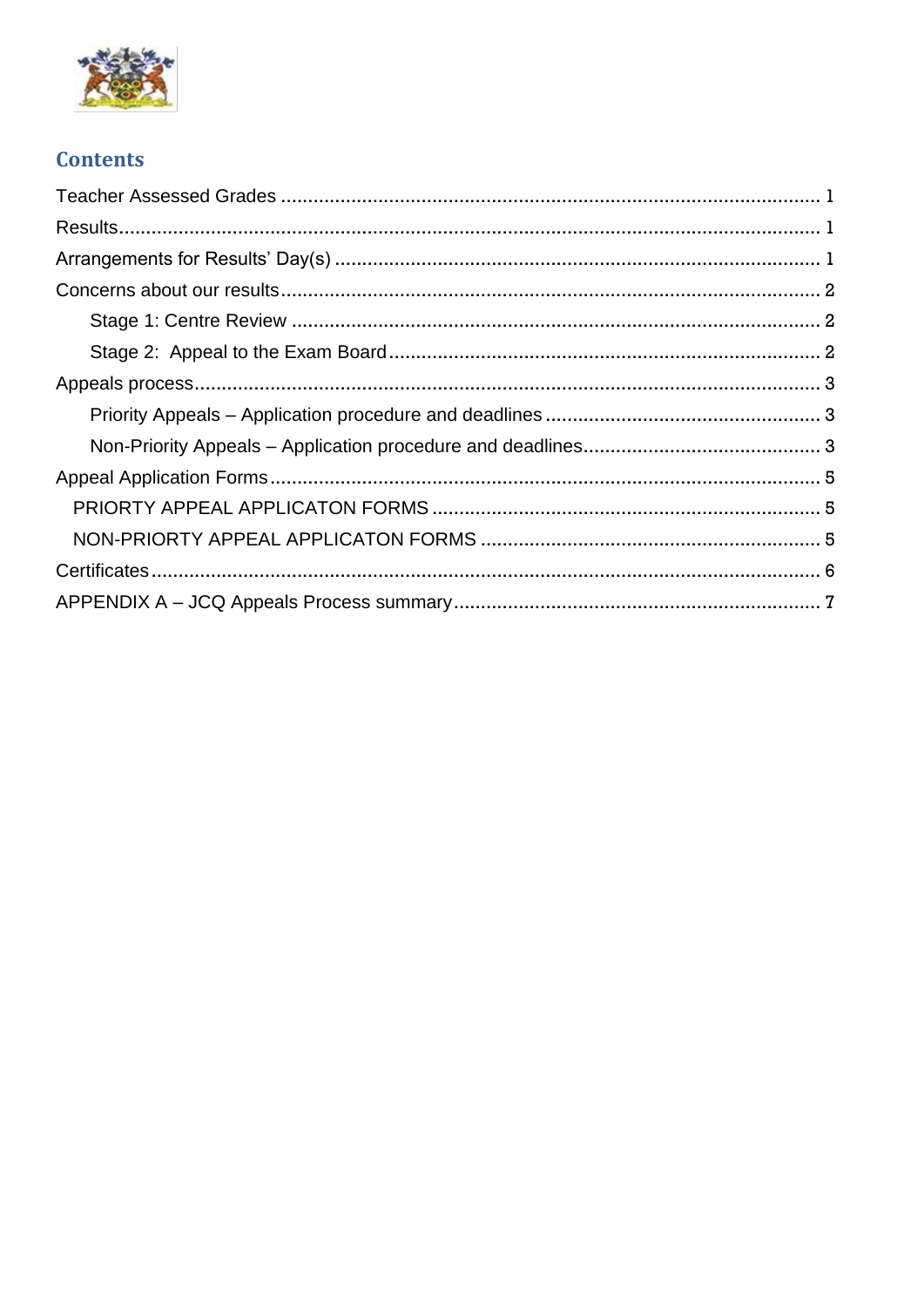

## <span id="page-2-0"></span>**Teacher Assessed Grades**

**The Coopers' Company and Coborn School** has determined grades in accordance with the [JCQ guidance](file:///C:/Users/ati/Downloads/JCQ-Guidance-for-Students-and-Parents-on-Summer-2021.pdf) and has submitted these grades to the relevant awarding organisations by the required deadline.

To support your understanding, please refer to Ofqual's Student quide to awarding summer [2021,](https://assets.publishing.service.gov.uk/government/uploads/system/uploads/attachment_data/file/986351/21-6780_Student_guide_to_awarding_in_summer_2021_-_accessible.pdf) which tells you how you will get your qualifications in summer 2021 and where you can get more information.

## <span id="page-2-1"></span>**Results**

On candidate statements of results (results slips) and certificates, grades will be reported in the same format as in previous years.

Results will be issued from 08:30 on:

| Date       | <b>Qualification type</b>                       |
|------------|-------------------------------------------------|
| 10.08.2021 | GCE (A-levels) and other Level 3 qualifications |
| 12.08.2021 | GCSE and other Level 1 / 2 qualifications       |

## <span id="page-2-2"></span>**Arrangements for Results' Day(s)**

- **A-levels** results will be released to students on **Tuesday 10th August 2021** via email from 08:30. In addition, the school site will be open to **students only** to collect hard copies of their Statement of Results from 09:00 – 10:00. Communication notifying students of the arrangements was sent on 28<sup>th</sup> June to students / parents / carers via Parentmail and emailed to all students – [YR13 results letter](https://www.cooperscoborn.org.uk/wp-content/uploads/2021/06/YR13-results-letter-FINALISED.pdf)
- **GCSE** results will be released to students on **Thursday 12th August 2021** via email from 08:30. In addition, the school site will be open for **students only** to collect hard copies of their Statement of Results from 08:30 – 10:00. Communication notifying students of the arrangements was sent on 28<sup>th</sup> June to students / parents / carers via Parentmail and emailed to all students– [YR11 results letter](https://www.cooperscoborn.org.uk/wp-content/uploads/2021/06/YR11-results-letter-FINALISED.pdf)

Due to current Government guidelines and social distancing requirements we will require year 11 students to come to school during the allocated form time (as stated below). Please make sure you abide by the time slot, as we need to ensure safety and wellbeing of all on site.

| Form | <b>Arrive</b> | Leave |
|------|---------------|-------|
| 11.1 | 08:30         | 08:50 |
| 11.2 | 08:30         | 08:50 |
| 11.3 | 08:50         | 09:10 |
| 11.4 | 08:50         | 09:10 |
| 11.5 | 09:10         | 09:30 |
| 11.6 | 09:10         | 09:30 |
| 11.7 | 09:30         | 09:50 |
| 11.8 | 09:30         | 09:50 |

1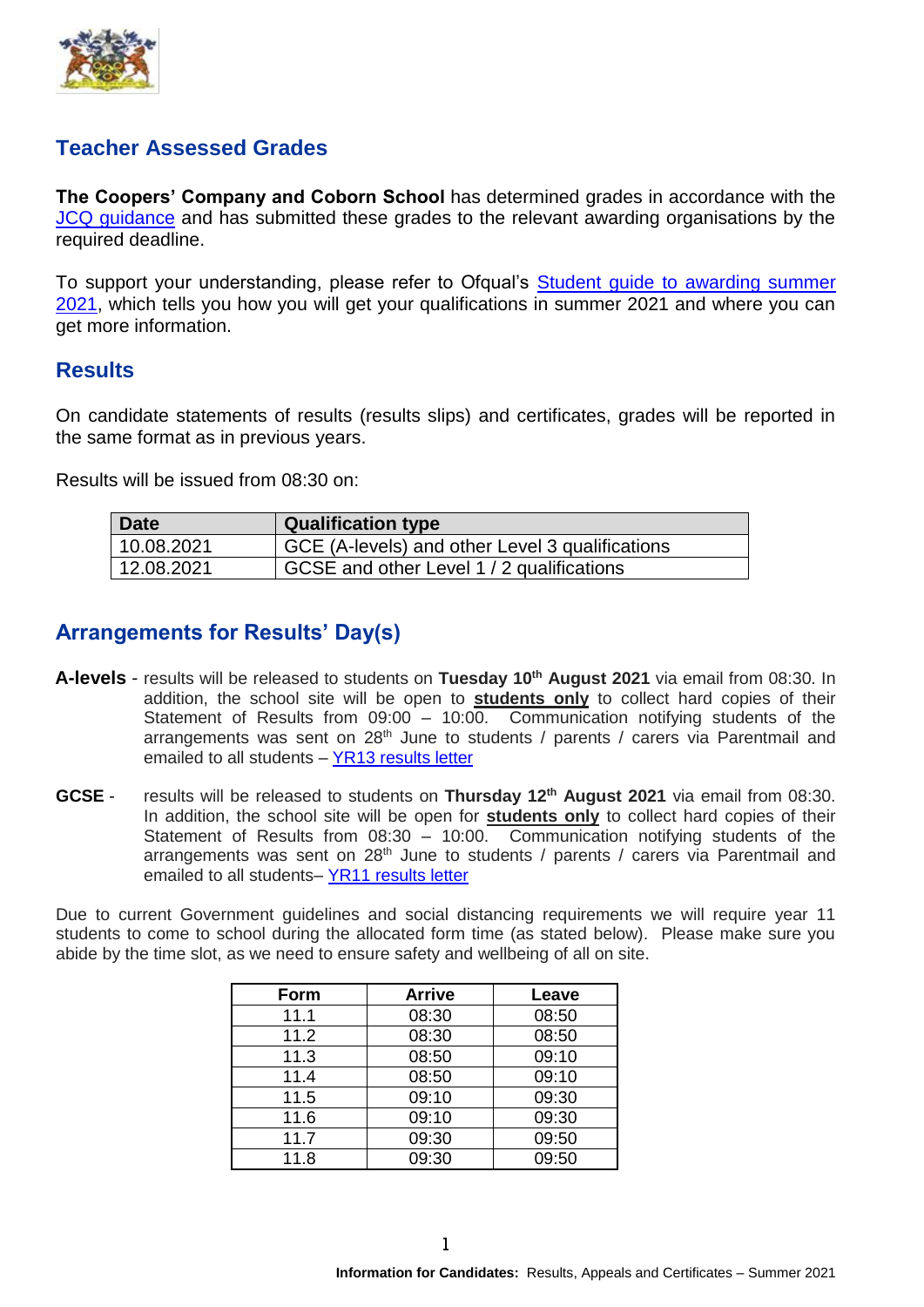

Before the end of term, students must ensure they can successfully login to their school email address and contact our IT Helpdesk if they require assistance – [loginissues@cooperscoborn.org.uk](mailto:loginissues@cooperscoborn.org.uk)

## <span id="page-3-0"></span>**Concerns about our results**

When you receive your results, if you think that a grade is wrong, you will have a right to appeal. There are two stages to the appeals process (Appendix A – summary infographic):

#### <span id="page-3-1"></span>**Stage 1: Centre Review**

If you don't think you have been issued with the correct grade, you can appeal to The Coopers' Company and Coborn School, who will review whether we have:-

- Made an administrative error, e.g. submitted an incorrect grade; used an incorrect assessment mark when determining your grade.
- Did not apply a procedure correctly, e.g., not following our Centre Policy for determining [teacher assessed grades –](https://www.cooperscoborn.org.uk/wp-content/uploads/2021/04/Summer-2021-JCQ-Guidance-Centre-policy-CCCS-FINAL.pdf) summer 2021, did not undertake internal quality assurance, did not take account of access arrangements or mitigating circumstances, such as illness.

To help you decide whether to appeal, you can request from The Coopers' Company and Coborn School the following information on Results' Day, if not before:-

• Centre Policy;

1

- The sources of evidence used to determine your grade along with any grades / marks associated with them;
- Details of any special circumstances that have been taken into account in determining your grade, e.g. access arrangements, mitigating circumstances such as illness.

#### <span id="page-3-2"></span>**Stage 2: Appeal to the Exam Board**

If you still don't think you have the correct grade after the centre review is complete, you can ask The Coopers' Company and Coborn School to appeal to the exam board, who will review whether:-

 The Coopers' Company and Coborn School made an unreasonable exercise of academic judgement<sup>1</sup> in the choice of evidence from which they determined your grade and/or in the determination of your grade from that evidence;

The Coopers' Company and Coborn School did not apply a procedure correctly, e.g. not following our Centre Policy, did not Assessment Objective 1

- undertake internal quality assurance, did not take account of access arrangements or mitigating circumstances, such as illness;
- The exam board made an administrative error, e.g. they changed your grade during the processing of grades.

 $1$  A reasonable judgement is one that is supported by evidence. An exercise of judgement will not be unreasonable simply because a student considers that, an alternative grade should have been awarded, even if the student puts forward supporting evidence. There may be a difference of opinion without there being an unreasonable exercise of judgement. The reviewer will not remark individual assessments to make fine judgements but will take a holistic approach based on the overall evidence.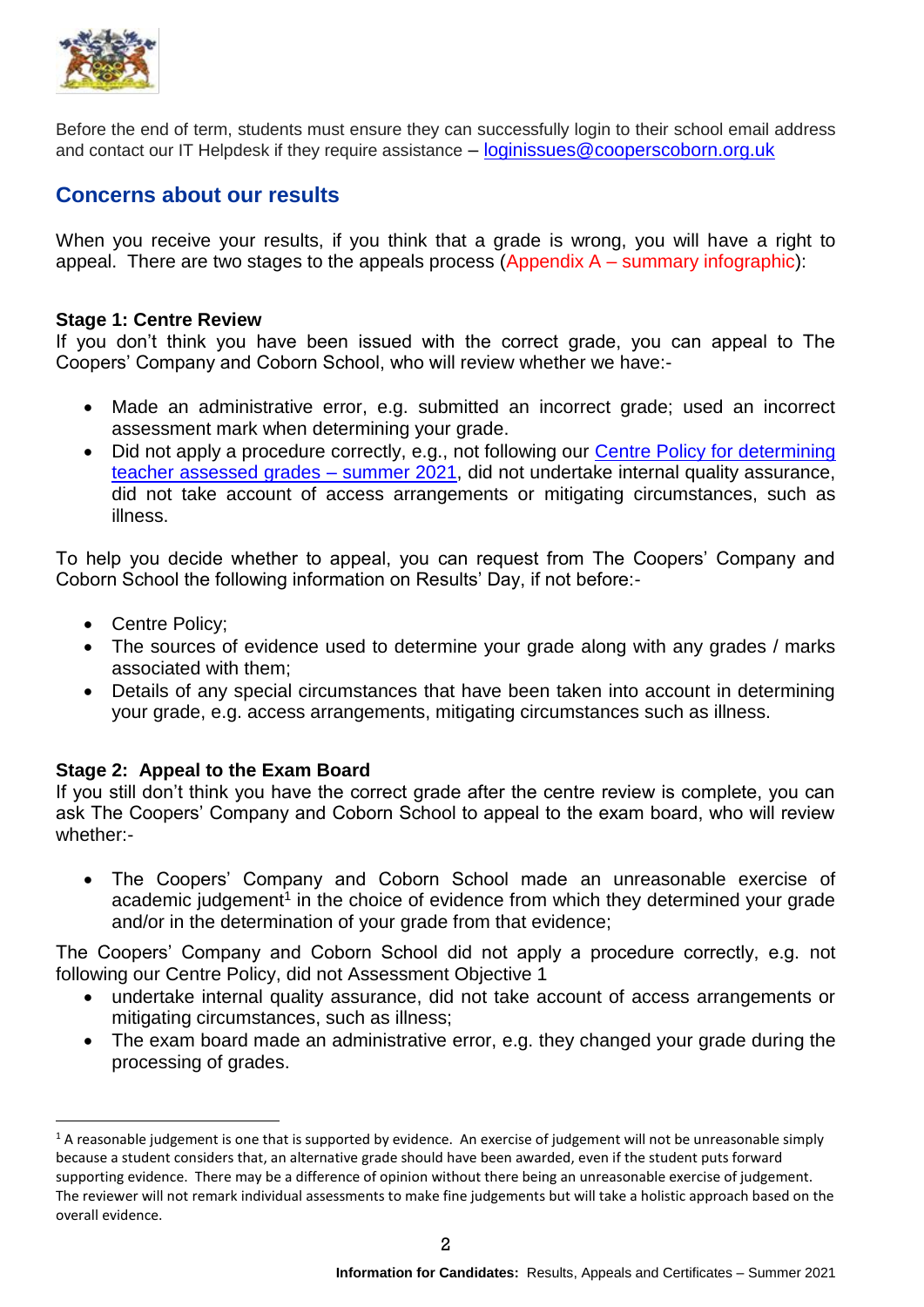

At both stages of the process you will need to submit your appeal to The Coopers' Company and Coborn School and give your written consent to conduct the appeal or submit it to the exam board on your behalf. It is important to remember that your **grade can go down, up or stay the same** through either stage of the process.

## <span id="page-4-0"></span>**Appeals process**

#### <span id="page-4-1"></span>**Priority Appeals – Application procedure and deadlines**

#### *Note: Priority appeals are only available where the student has a place at university that is dependent on the appeal outcome.*

Students with a concern about a grade they have been awarded who wish to request a centre review, must complete the **Priority [Centre Review \(Stage 1\)](https://forms.gle/mA7QbWCoFFBhDtLm9)** form. This must be completed as soon as possible after Results' Day but no later than **Friday 13th August 2021**.

The school's Exams Office will forward the Centre Review request to a member of the Senior Leadership team, who will arrange for the review to be completed. The review must be completed by the centre and the outcome sent by email to the student as soon as possible but no later than **Wednesday 18th August 2021**.

Students who, **only after** the Centre Review is complete, still do not think they have the correct grade must complete the **[Priority appeal \(Stage 2\)](https://forms.gle/1QcW4utbCiAQwkSy8)** . This must be completed as early as possible but, no later than **Thursday 19th August 2021**.

The school's Exams Office will notify the relevant member of the Senior Leadership Team that an Appeal to Exam Board request has been received. The appeal to the awarding body must be submitted by the school **as soon as possible but no later than Monday 23rd August 2021**.

All correspondence will be via the email address you provided in the request form/s.

**REMEMBER: grades can go down, up or stay the same through either stage of this process**.

#### <span id="page-4-2"></span>**Non-Priority Appeals – Application procedure and deadlines**

Students with a concern about a grade they have been awarded who wish to request a Centre Review, must complete the **Non-Priority [Centre Review \(Stage 1\)](https://forms.gle/KHtzywmZhvvPujRf7)**. This must be completed as soon as possible after Results' Day but no later than **Friday 3rd September 2021**. The student will be sent an email to acknowledge receipt of their request.

The school's Exams Office will forward the Centre Review request to a member of the Senior Leadership team, who will arrange for the review to be completed. The review must be completed by the centre and the outcome sent by email to the student as soon as possible but no later than **Wednesday 8th September 2021**.

Students who, **only after** the Centre Review is complete, still do not think they have the correct grade must complete the **[Non-priority appeal \(Stage 2\)](https://forms.gle/MDAsdn1nTq2nVPH69)**. This must be completed as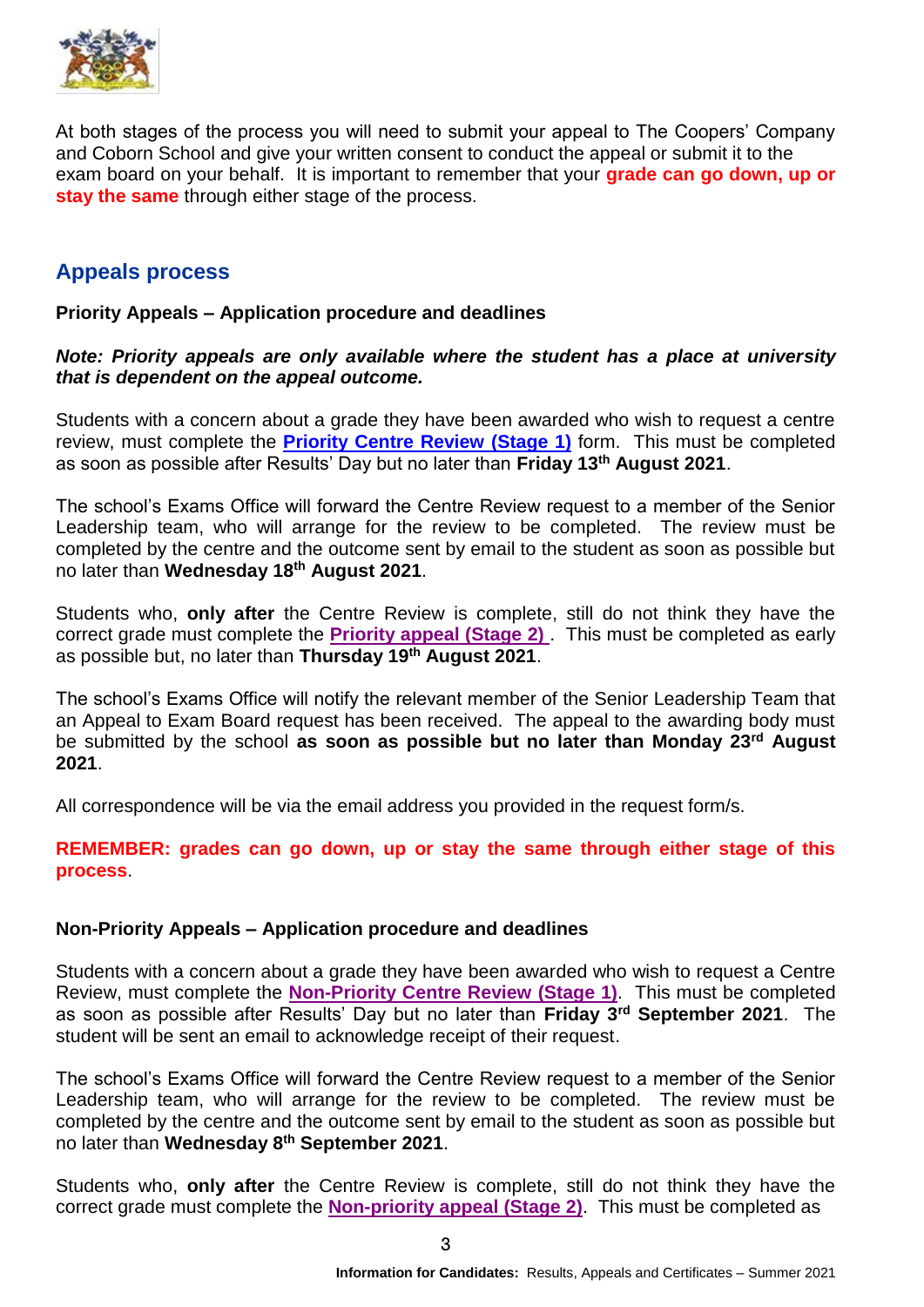

early as possible but, no later than **Monday 13th September 2021**.

The school's Exams Office will notify the relevant member of the Senior Leadership Team that an Appeal to Exam Board request has been received. The appeal to the awarding body must be submitted by the school **as soon as possible but no later than Friday 17th September 2021**.

All correspondence will be via the email address you provided in the Request Form/s.

**REMEMBER: grades can go down, up or stay the same through either stage of this process**.

4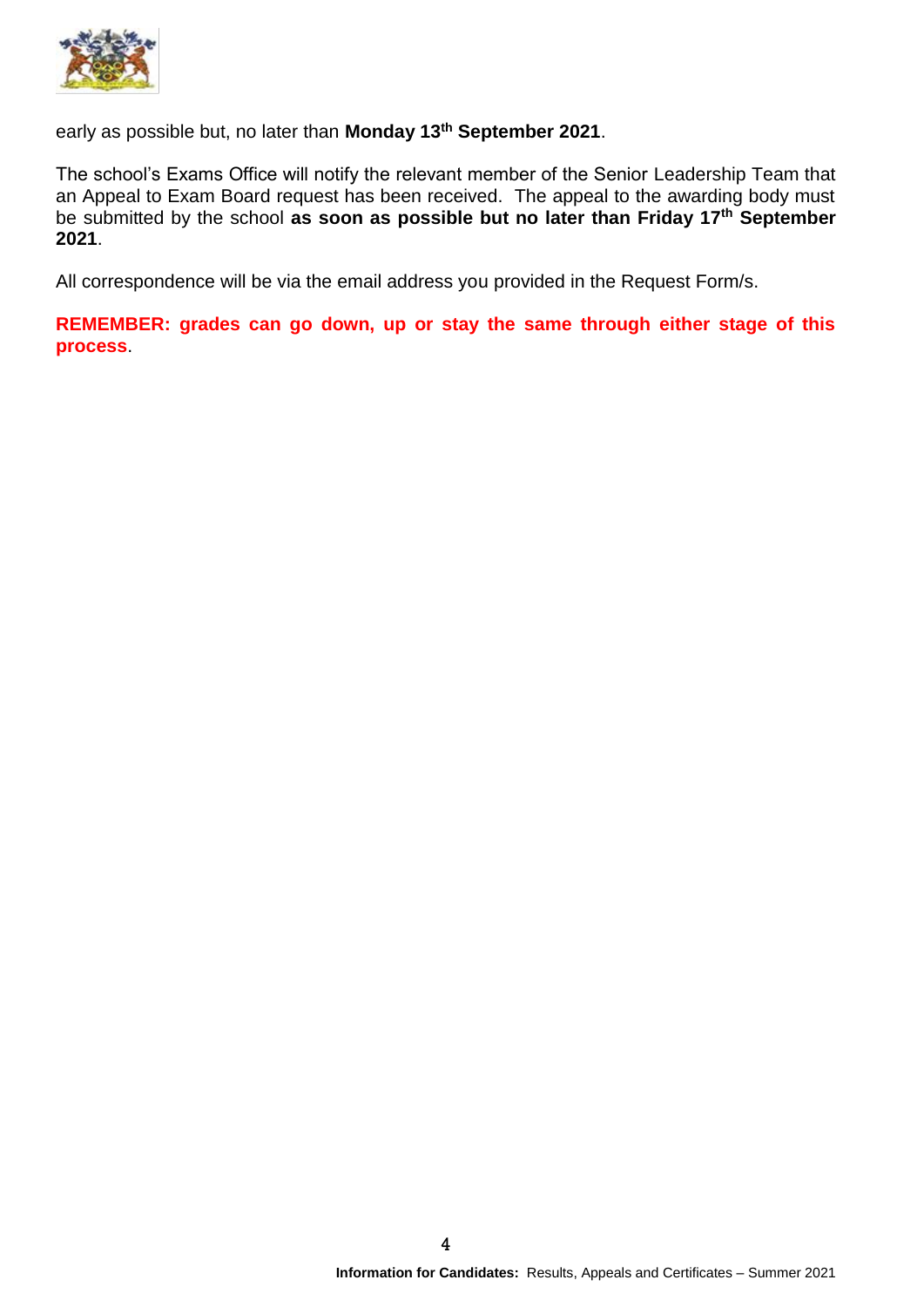

1

# <span id="page-6-1"></span><span id="page-6-0"></span>**Appeal Application Forms**

## PRIORTY APPEAL APPLICATON FORMS

*Priority<sup>2</sup> appeal is only available where a university place is dependent on the appeal outcome*

## **CLICK ON THE REQUIRED FORM BELOW**

#### **PRIORITY – [CENTRE REVIEW \(STAGE 1\)](https://forms.gle/JyWAhCJwsrBYKg1M7)**

**Application deadline: Friday 13th August 2021**

Students who, **only after** the centre review is complete, still do not think they have the correct grade can make an application to appeal to the awarding body.

## **[PRIORITY APPEAL \(STAGE 2\)](https://forms.gle/2CD6DXk1nYnN9a5Y6)**

**Application deadline: Thursday 19th August 2021**

## NON-PRIORTY APPEAL APPLICATON FORMS

## **CLICK ON THE REQUIRED FORM BELOW**

<span id="page-6-2"></span>Students with a concern about a grade they have been awarded can request a Centre Review

#### **NON-PRIORITY– [CENTRE REVIEW \(STAGE 1\)](https://forms.gle/p61mBFyxceco6KoY8)**

**Application deadline: Friday 3rd September 2021**

Students who, **only after** the centre review is complete, still do not think they have the correct grade can make an application to appeal to the awarding body.

## **[NON-PRIORITY APPEAL \(STAGE](https://forms.gle/eRpWWfkdWeusmtEs5) 2)**

**Application deadline: Monday 13th September 2021**

 $2$  A priority appeal is only for students applying to higher education who did not attain their firm choice (i.e. the offer they accepted as their first choice) and wish to appeal an A-level or other Level 3 qualification results. You should inform your intended higher education provider that you have requested a centre review or appeal. You will need to provide in the request form(s) your UCAS personal ID code, which is included in all correspondence from UCAS. This is needed to confirm that a student's place is dependent on the outcome of the appeal. Priority appeals that are not submitted to the awarding organisation by 23<sup>rd</sup> August 2021 will still be treated as a priority but they may not be completed in time for those with a higher education place dependent on the outcome of the appeal.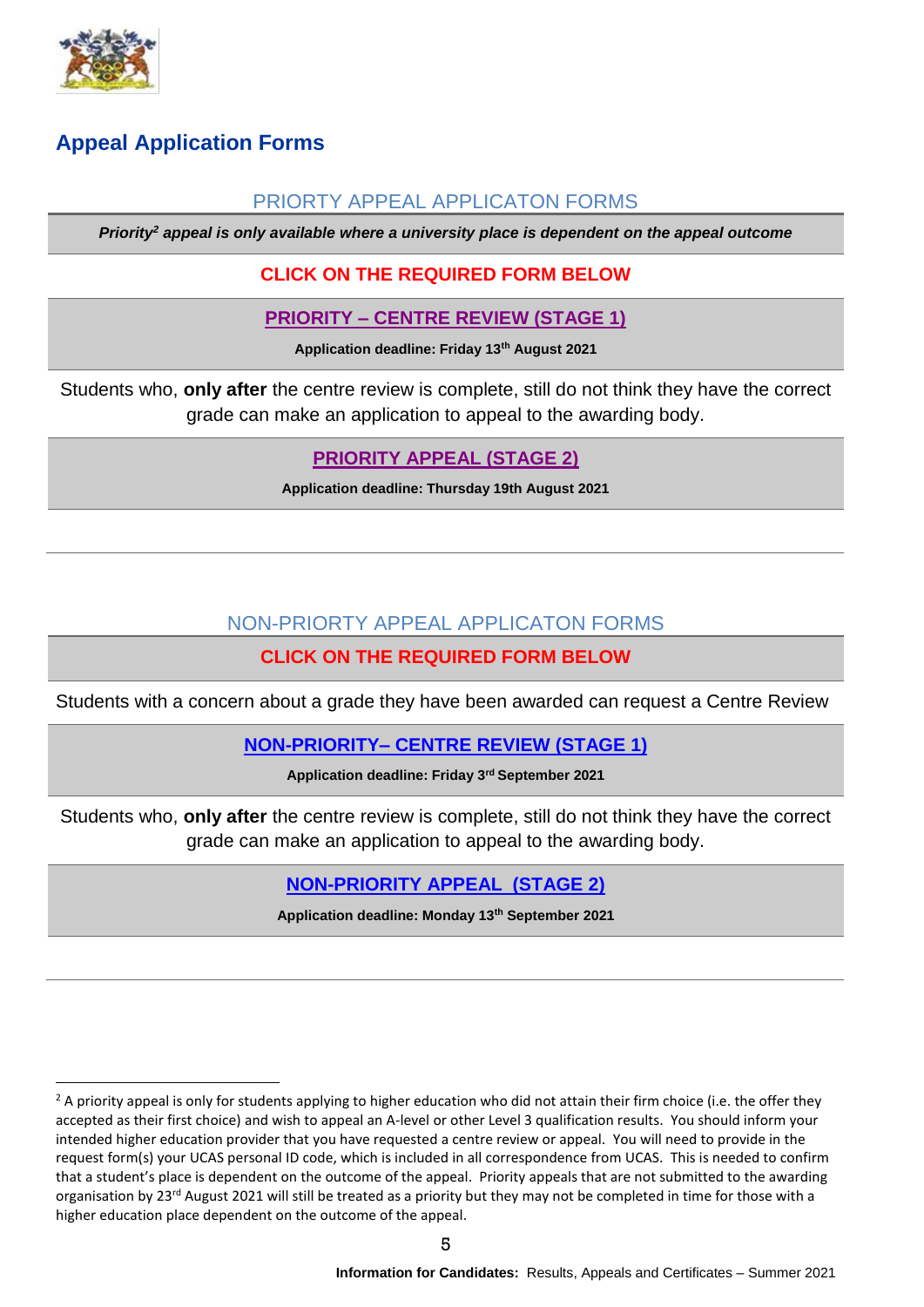

## <span id="page-7-0"></span>**Certificates**

The provisional statement of results that you will receive on Results' Day is **not** a certificate.

Certificates will be made available to the school from the beginning of December 2021 to allow for all results enquiries to be finalised with the exam boards.

Certificates, when received from the awarding body, will be issued to candidates by post or by collection by the candidate in person. A notice will be placed on the school's website and Facebook notifying when certificates will be available.